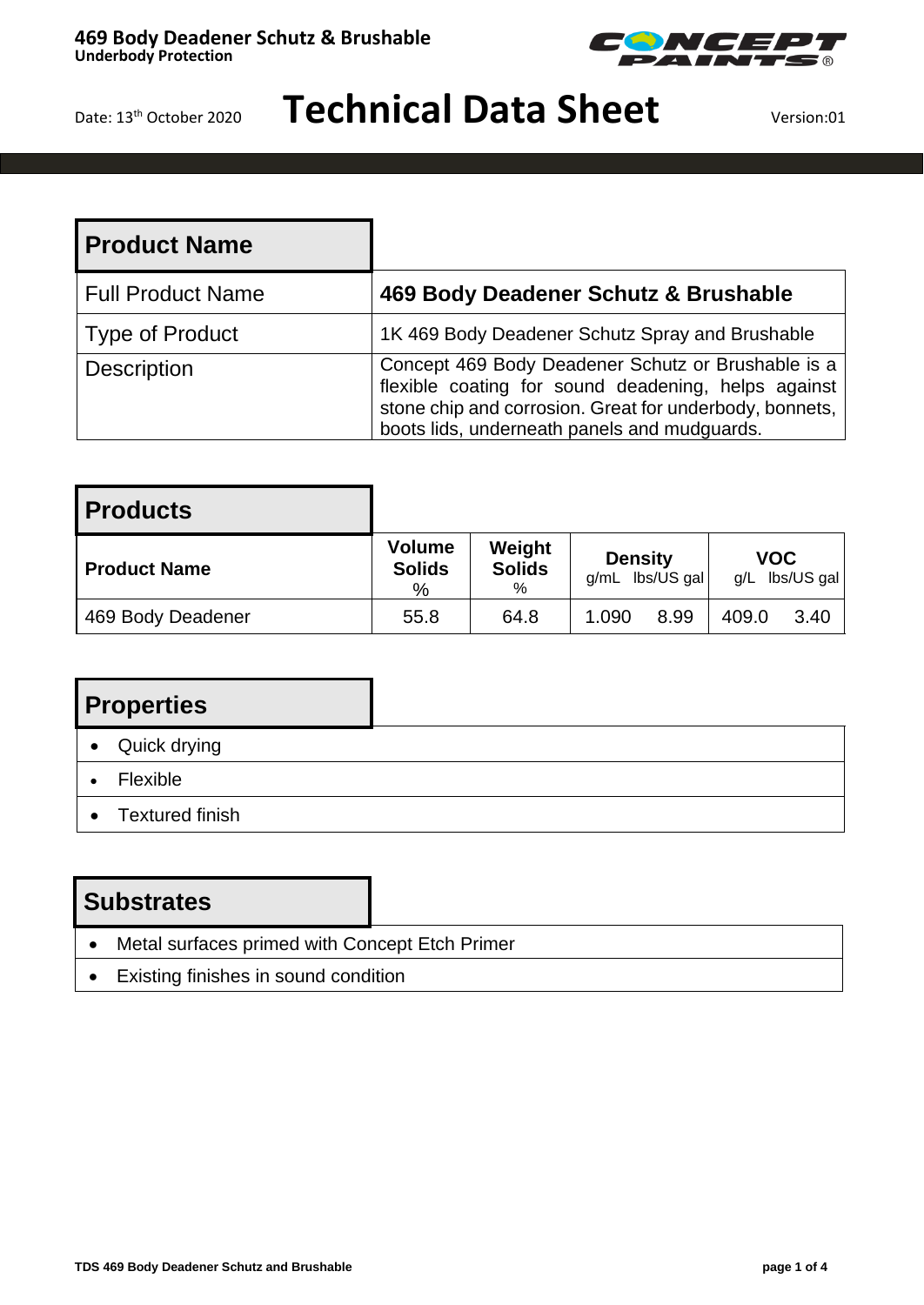# **Technical Data Sheet** Version:01

.<br>(R)

**Telephone** 

|                          | <b>Substrate Preparation</b>                                                                                                                                                                           |                                                                       |                                                                                                                                                                                                                                                                                                                                                 |                          |                                                                                     |                                 |  |
|--------------------------|--------------------------------------------------------------------------------------------------------------------------------------------------------------------------------------------------------|-----------------------------------------------------------------------|-------------------------------------------------------------------------------------------------------------------------------------------------------------------------------------------------------------------------------------------------------------------------------------------------------------------------------------------------|--------------------------|-------------------------------------------------------------------------------------|---------------------------------|--|
| <b>All Substrates</b>    |                                                                                                                                                                                                        | $\bullet$<br>$\bullet$                                                | All surfaces must be thoroughly sanded and cleaned<br>with Concept Wax & Grease Remover prior to<br>application.<br>Lightly rusted surfaces must be treated with Concept<br>Light Rust & Metal Converter.<br>Mask off surrounding areas to avoid overspray. Avoid<br>spraying functional parts such as springs, exhausts,<br>drive shafts, etc. |                          |                                                                                     |                                 |  |
|                          | <b>Product Preparation</b>                                                                                                                                                                             |                                                                       |                                                                                                                                                                                                                                                                                                                                                 |                          |                                                                                     |                                 |  |
|                          | <b>Reducer</b>                                                                                                                                                                                         | If required thin with Concept Multi Thinners for spraying.            |                                                                                                                                                                                                                                                                                                                                                 |                          |                                                                                     |                                 |  |
|                          | <b>Pot life</b><br>@ 25°C (77°F)                                                                                                                                                                       | N/A                                                                   |                                                                                                                                                                                                                                                                                                                                                 |                          |                                                                                     |                                 |  |
| ్య                       | <b>Spray</b><br>viscosity<br>@ 25°C (77°F)                                                                                                                                                             | <b>BSB 4 Cup</b><br>As is<br>Ford 4 Cup                               |                                                                                                                                                                                                                                                                                                                                                 |                          |                                                                                     |                                 |  |
|                          | <b>Spray</b><br>equipment                                                                                                                                                                              | <b>Gun type</b>                                                       |                                                                                                                                                                                                                                                                                                                                                 | <b>Fluid tip</b>         | <b>Spray</b><br>pressure                                                            | <b>Spray</b><br><b>Distance</b> |  |
|                          |                                                                                                                                                                                                        | <b>Wide bore</b><br>schutz gun                                        |                                                                                                                                                                                                                                                                                                                                                 | 4 mm<br>0.16"            | 345-690 kPa<br>3.45-6.9 bar<br>50-100 psi                                           | 15-20 cm<br>6-8 inch            |  |
|                          | <b>Application</b>                                                                                                                                                                                     | Using a brush, apply one or two even coats.<br>Avoid heavy wet coats. |                                                                                                                                                                                                                                                                                                                                                 |                          |                                                                                     |                                 |  |
| $\overline{\phantom{a}}$ | <b>Number of</b><br>coats                                                                                                                                                                              | $2 - 3$                                                               |                                                                                                                                                                                                                                                                                                                                                 | increase film thickness. | Spray in an even overlapping pattern.<br>Apply two to three even coats to gradually |                                 |  |
|                          | <b>DFT</b><br>Recommended                                                                                                                                                                              | 80-100 µm<br>3.2-4.0 mils                                             |                                                                                                                                                                                                                                                                                                                                                 |                          |                                                                                     |                                 |  |
|                          | <b>Flash off time</b><br>@ 25°C (77°F)                                                                                                                                                                 | 5 min between coats                                                   |                                                                                                                                                                                                                                                                                                                                                 |                          |                                                                                     |                                 |  |
|                          | <b>Drying</b>                                                                                                                                                                                          | <b>Air Dry</b><br>@ 25°C (77°F)                                       | 3-4 hours                                                                                                                                                                                                                                                                                                                                       |                          |                                                                                     |                                 |  |
|                          | This data relates only to the material designated herein and does not apply to use in combination<br>with any other material or any process. The data is not to be considered as a warranty or quality |                                                                       |                                                                                                                                                                                                                                                                                                                                                 |                          |                                                                                     |                                 |  |

specification and we assume no liability in connection with its use.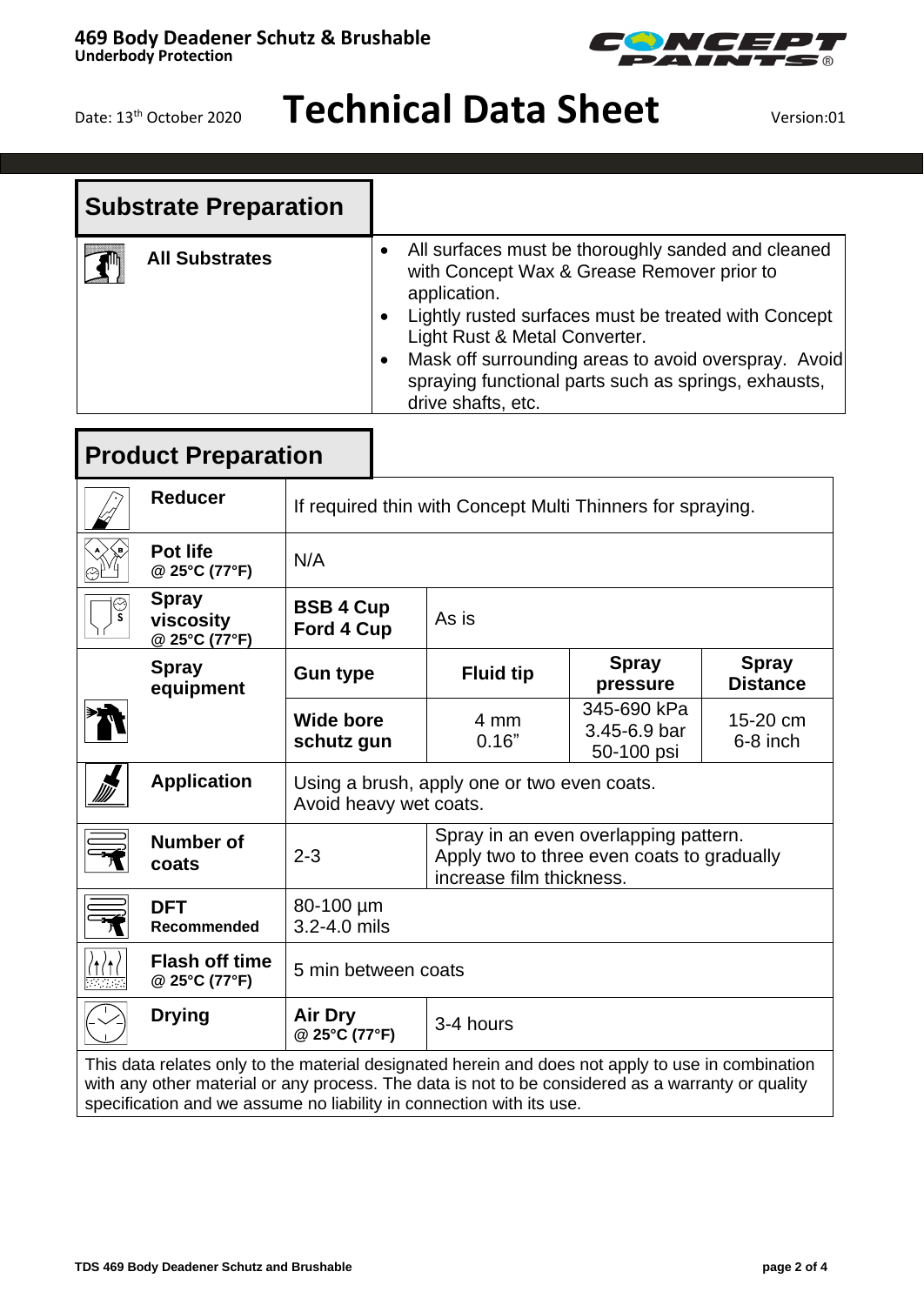

# **Technical Data Sheet** Version:01

| l Remarks           |                                                                                        |
|---------------------|----------------------------------------------------------------------------------------|
|                     | Stir products thoroughly or shake well each time before use.                           |
| $\frac{3}{4}$ °F/°C | Surface temperature must always be a minimum of 3°C<br>$(5^{\circ}F)$ above dew point. |

Use recommended Concept Paints Gunwash

| <b>Dry Film Properties</b>     | After 1 days drying,<br>when compared to similar technology products. |
|--------------------------------|-----------------------------------------------------------------------|
| <b>Moisture resistance</b>     | Excellent                                                             |
| l Texture look                 | Excellent                                                             |
| <b>Corrosion Resistance</b>    | Excellent                                                             |
| Vibration and Noise Protection | Excellent                                                             |

| <b>Product Data</b>         |                                                                                |
|-----------------------------|--------------------------------------------------------------------------------|
| <b>Colour</b>               | <b>Black</b>                                                                   |
| <b>Theoretical Coverage</b> | Approx. 5.0 m <sup>2</sup> /L (205 ft <sup>2</sup> /US gal) @ recommended DFT  |
| <b>Shelf Life</b>           | 36 months in an unopened container<br>at room temperature, away from sunlight. |

| <b>Product Packaging</b>                        |                       |                                                                                             |                           |
|-------------------------------------------------|-----------------------|---------------------------------------------------------------------------------------------|---------------------------|
| <b>Product Code 1</b>                           | <b>Product Code 2</b> | <b>Product Name</b>                                                                         | <b>Package Size</b>       |
| AU46970190001<br>AU46970390001<br>AU80892000004 |                       | 469 Body Deadener Schutz (Black)<br>469 Body Deadener Brushable<br><b>808 MULTI THINNER</b> | -1 L<br>1L<br>1L, 4L, 20L |